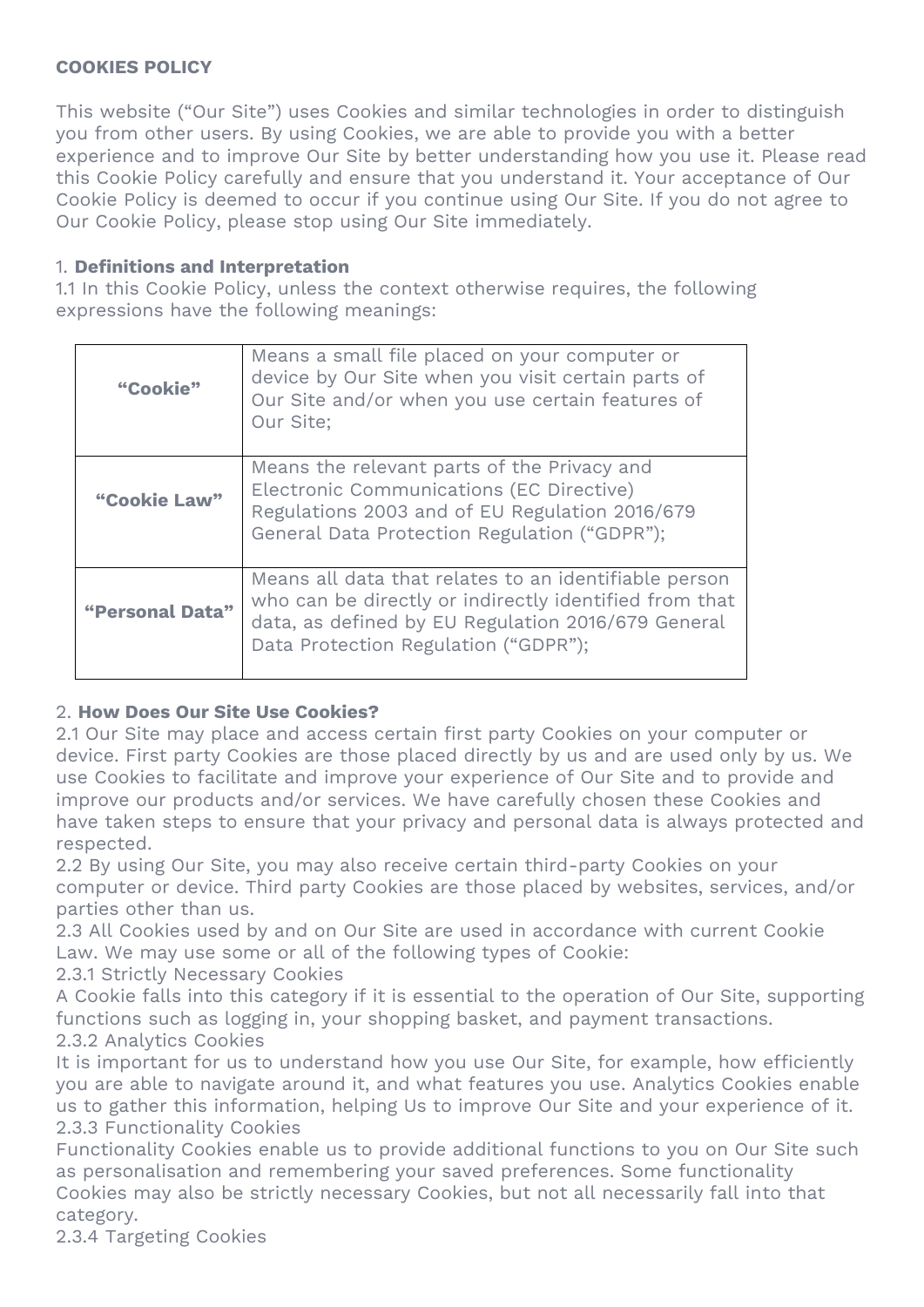It is important for us to know when and how often you visit Our Site, and which parts of it you have used (including which pages you have visited and which links you have visited). As with analytics Cookies, this information helps us to better understand you and, in turn, to make Our Site and advertising more relevant to your interests. Some information gathered by targeting Cookies may also be shared with third parties. 2.3.5 Third Party Cookies

Third party Cookies are not placed by us; instead, they are placed by third parties that provide services to us and/or to you. Third party Cookies may be used by advertising services to serve up tailored advertising to you on Our Site, or by third parties providing analytics services to Us (these Cookies will work in the same way as analytics Cookies described above).

## 2.3.6 Persistent Cookies

Any of the above types of Cookie may be a persistent Cookie. Persistent Cookies are those which remain on your computer or device for a predetermined period and are activated each time you visit Our Site.

## 2.3.7 Session Cookies

Any of the above types of Cookie may be a session Cookie. Session Cookies are temporary and only remain on your computer or device from the point at which you visit Our Site until you close your browser. Session Cookies are deleted when you close your browser.

2.4 Cookies on Our Site are not permanent and will expire as indicated in the table below.

2.5 For more details of the personal data that we collect and use, the measures we have in place to protect personal data, your legal rights, and our legal obligations, please refer to our Privacy Policy.

2.6 For more specific details of the Cookies that we use, please refer to the table below.

## 3. **What Cookies Does Our Site Use?**

3.1 Our Site uses analytics services. Website analytics refers to a set of tools used to collect and analyse anonymous usage information, enabling Us to better understand how Our Site is used. This, in turn, enables Us to improve Our Site and the products and/or services offered through it. You do not have to allow us to use these Cookies, however whilst our use of them does not pose any risk to your privacy or your safe use of Our Site, it does enable us to continually improve Our Site, making it a better and more useful experience for you.

3.2 The analytics service(s) used by Our Site use(s) analytics Cookies to gather the required information.

## 4. **Consent and Control**

4.1 Before Cookies are placed on your computer or device, you will be shown a pop-up requesting your consent to set those Cookies. By giving your consent to the placing of Cookies you are enabling Us to provide the best possible experience and service to you. You may, if you wish, deny consent to the placing of Cookies, unless those Cookies are strictly necessary; however certain features of Our Site may not function fully or as intended.

4.2 In addition to the controls that we provide, you can choose to enable or disable Cookies in your internet browser. Most internet browsers also enable you to choose whether you wish to disable all Cookies or only third-party Cookies. By default, most internet browsers accept Cookies, but this can be changed. For further details, please consult the help menu in your internet browser or the documentation that came with your device.

4.3 The links below provide instructions on how to control Cookies in all mainstream browsers: